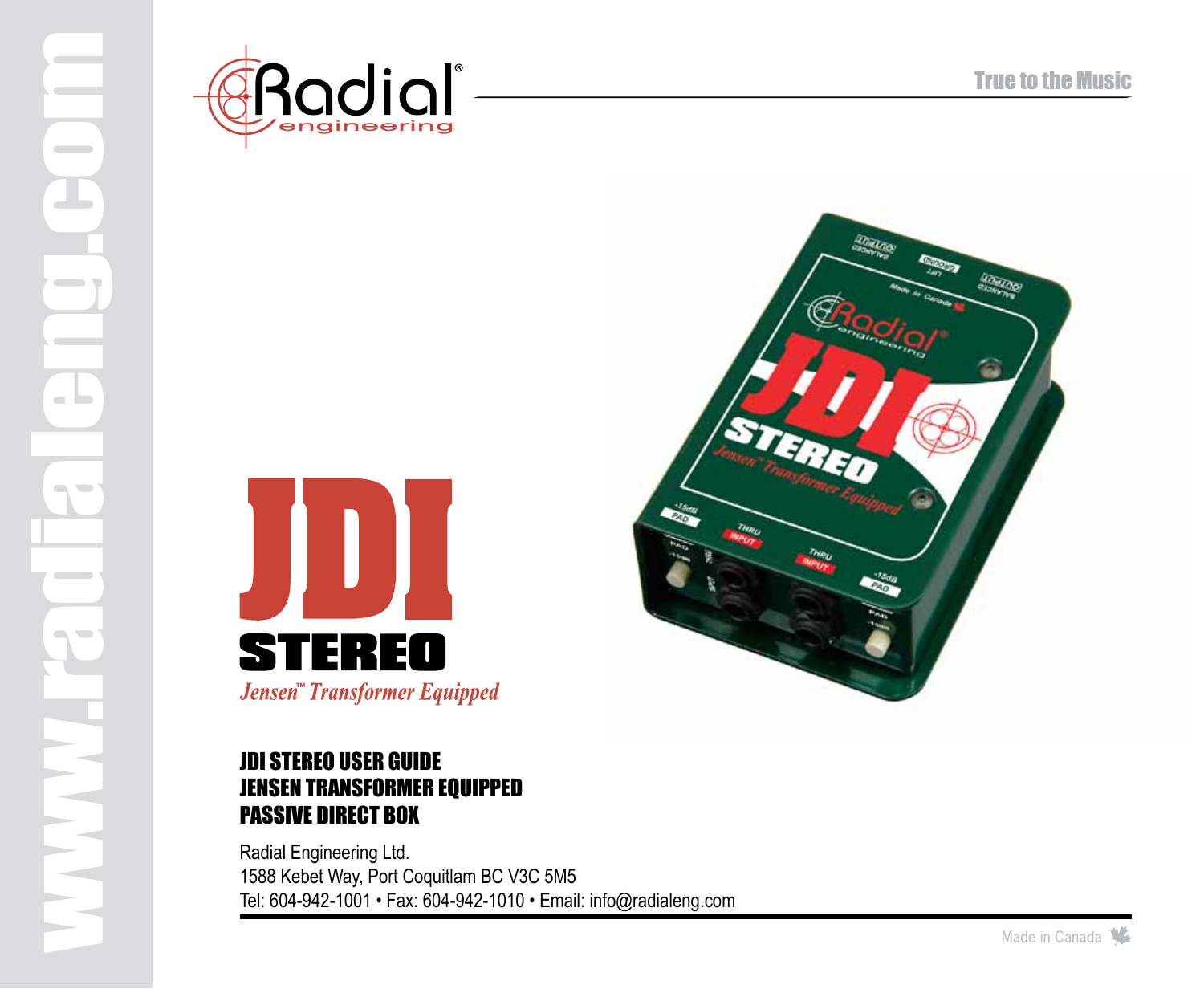

## radial jdi stereo passive direct box user guide



Thank you for purchasing the Radial JDI Stereo. This marvelous passive direct box employs two great sounding Jensen transformers to convert the impedance and balance the signal. Jensen transformers are legendary in their ability to transfer the minute details of your most cherished instrument and gracefully handle transients without choking. This makes the JDI Stereo a very effective DI box for all types of instruments.

The JDI Stereo is in fact a very easy to use direct box that is purposely made to be compact and quick to deploy. You simply plug in and it works. No power required. There are however some great features that are built in that should be understood in order to get the most out of your JDI. So please take a few minutes to go through this user guide to ensure you get the most out of it. If after you have read it, you find yourself asking questions; please visit the FAQ section on the web page. This is where we post updates and questions from users. If you still do not find the answer or need further clarification, we invite you to send us an email at info@radialeng.com and we will do our very best to reply in short order.

Now get ready to enjoy what can only be called the best sounding passive direct box ever made!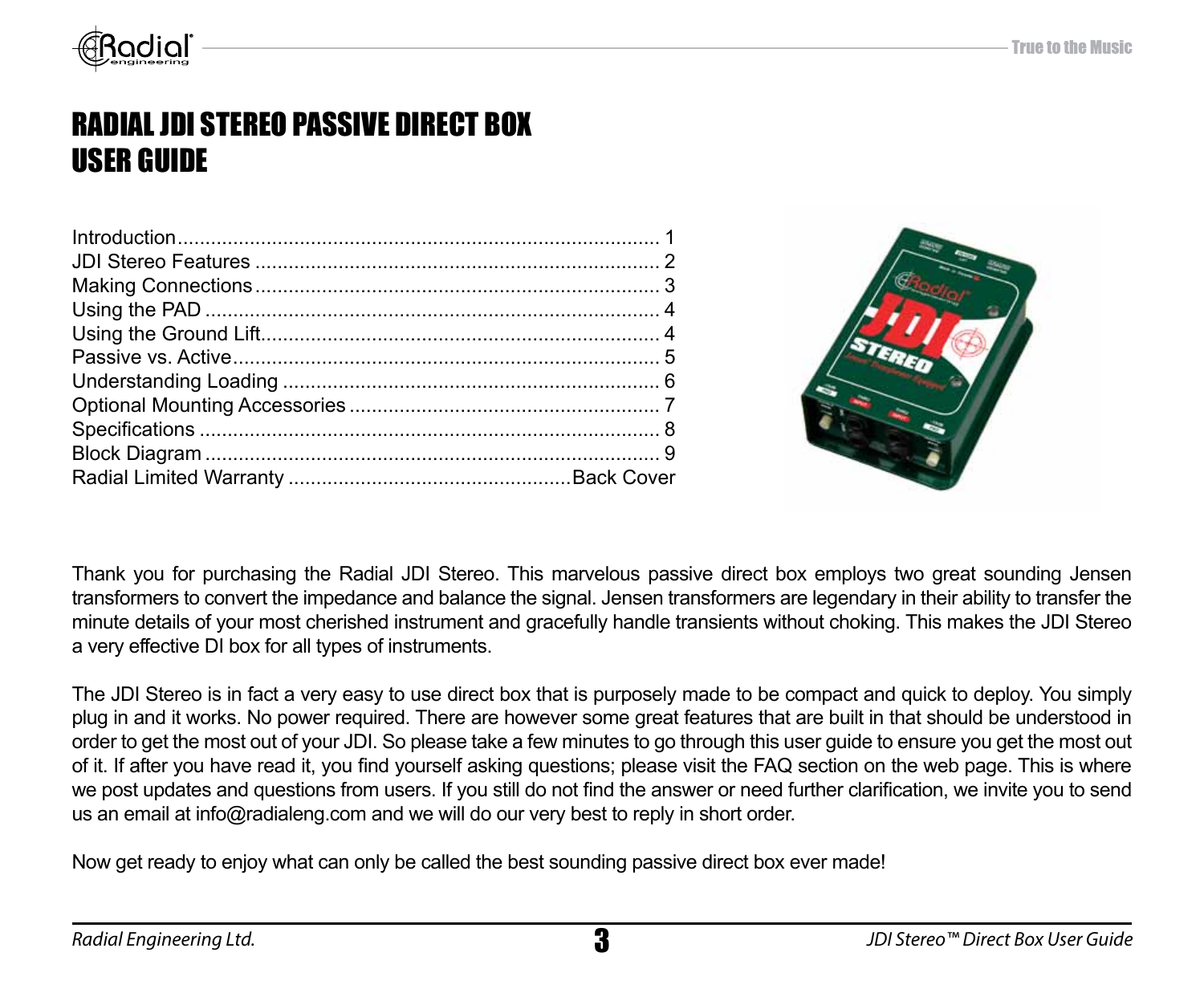

### **FEATURES**

- 1. -15dB PAD: Reduces the input sensitivity of the left channel to prevent overload.
- 2. ¼" INPUTS: Left and right unbalanced, hi-Z inputs used to connect instruments.
- 3. ¼" THRU-PUTS: Left and right parallel outputs used to connect the hi-Z instrument signal to an amplifier, tuner or personal monitoring system.
- 4. -15dB PAD: Reduces the input sensitivity of the right channel to prevent overload.
- 5. I-BEAM REINFORCED: 14-gauge steel enclosure with rigid I-beam construction makes it impossible to torque the PC board and cause solder joints to go cold.
- 6. BOOKEND DESIGN: The bookend design creates a protective zone around the switches and connectors.
- 7. XLR OUTPUTS: Left and right balanced, low-Z mic-level output. Wired to AES standard pin-1 ground, pin-2 hot  $(+)$  and pin-3 cold  $(-)$ .
- 8. GROUND LIFT: Disconnects pin-1 at both XLR outputs to reduce hum and buzz caused by ground loops.
- 9. FULL BOTTOM PAD: Isolates the DI from the amp chassis and keeps it from sliding around on busy stages.



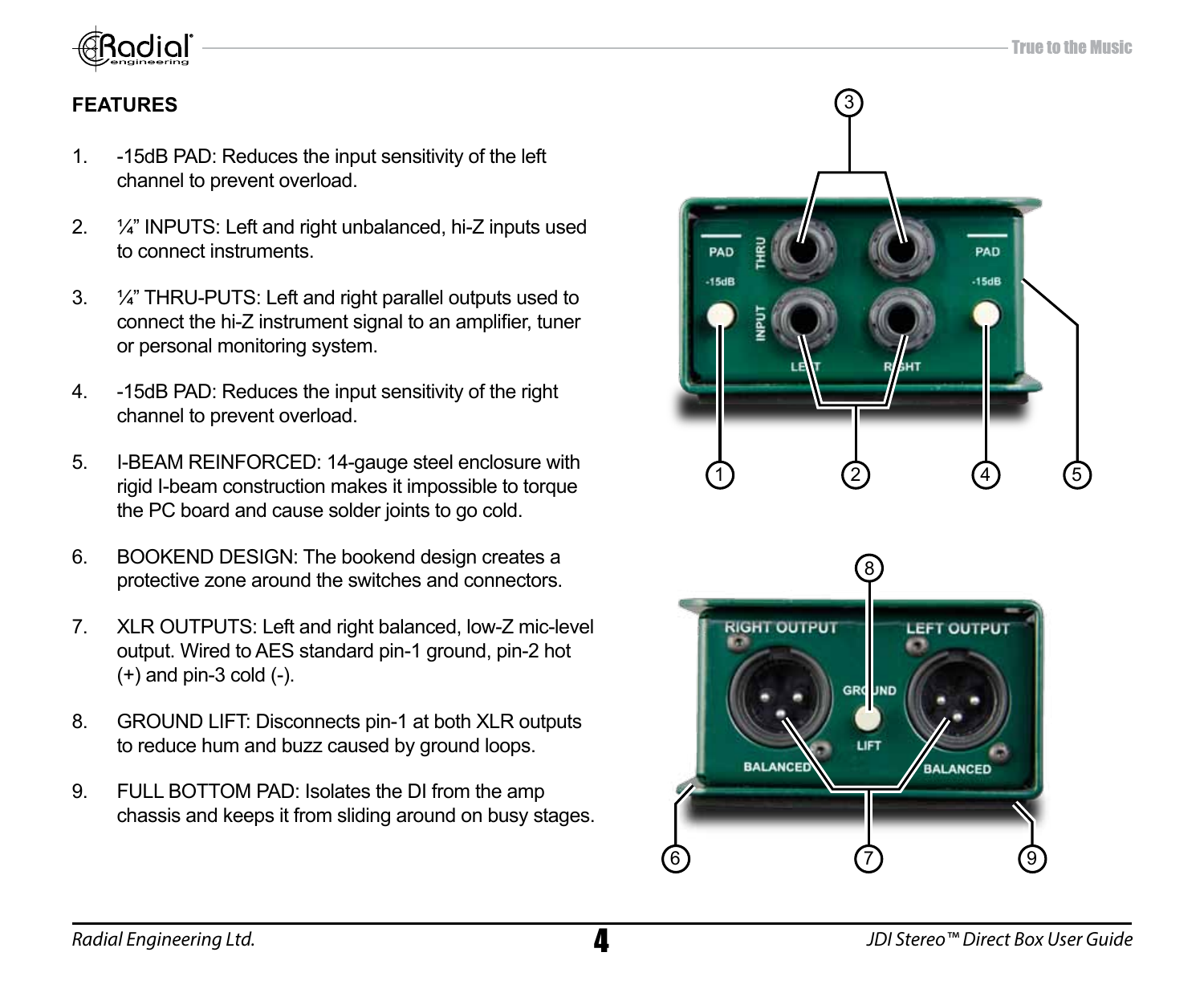

### **OVERVIEW**

The Radial JDI is a passive direct box. This means that it does not require any power to make it work. You simply plug in and it will quietly go to work. Further, as the JDI Stereo employs transformers, these naturally block stray DC voltage that can cause system noise. This also means that 48V phantom power as used with condenser microphones will not harm the JDI Stereo.

### **Making connections**

As with all audio gear, always ensure audio system levels are turned down or equipment turned off before making connections. This will avoid plug-in or turn-on transients from damaging more sensitive components such as tweeters.

There are two channels on the JDI Stereo. These are identical and feature a  $\frac{1}{4}$ " INPUT, a  $\frac{1}{4}$ " THRU-put and a balanced XLR out. Connect your source instrument to the input and the balanced XLR out to the PA system or recorder. The THRU connector provides the means for connecting the instrument to a stage amp or personal monitor system. Simply connect the THRU to your amp or monitor. Unbalanced cables are much more susceptible to noise than their balanced counterparts. Keeping unbalanced cables under 8 meters (25') in length is good practice while balanced cables can easily extend 100 meters (300'). The balanced output of the JDI Stereo is mic level, meaning that it should be connected to the mic input of a mixing console or mic preamp.

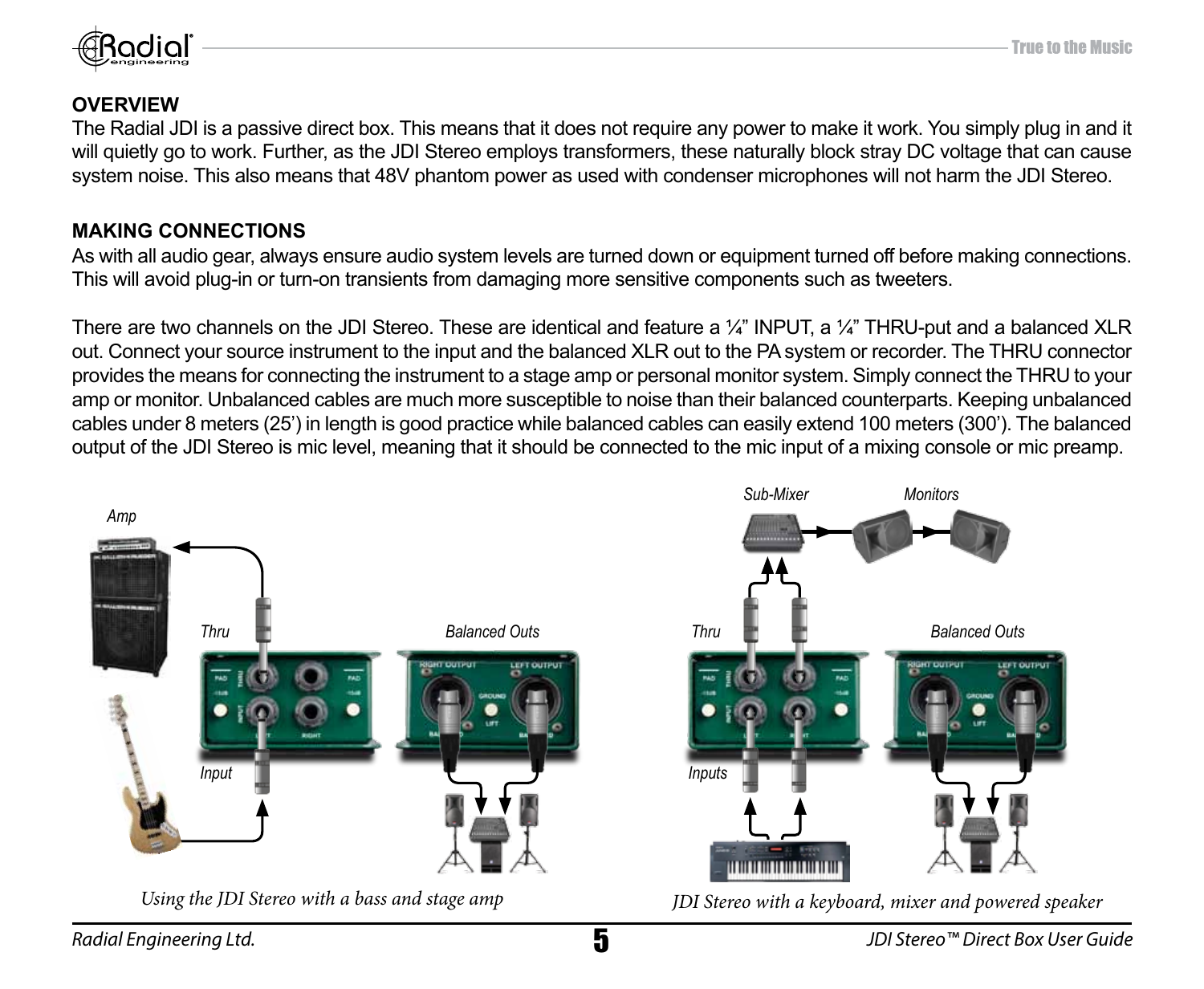

### **USING THE -25dB PAD**

Inside the JDI Stereo are two high performance Jensen transformers. These can be hit hard with plenty of level without worry. In fact, many artists and engineers enjoy the sound of the JDI when pushed hard as it will exhibit a natural compression when the transformer is pushed towards saturation.

There are however instances when the output from an instrument can be extreme. To prevent from excessive saturation, the JDI Stereo has a -15dB input pad that reduces the input sensitivity. Examples could be a very high output digital piano or maybe the overly aggressive output from a DJ mixer.

### **USING THE GROUND LIFT**

Passive direct boxes like the JDI Stereo are particularly effective at reducing hum and buzz by so called ground loops. But ground loops manifest themselves in many different ways including induced DC noise into the cable from nearby power supplies or transformers, DC offset currents from less than ideal electronic designs, or simply a bad electrical supply that is causing havoc. The Jensen transformers will block DC current while passing audio.

To further assist, the JDI Stereo is equipped with a ground lift switch that lifts pin-1 on both XLR connectors at the same time. When the electrical ground and the audio ground conflict, you can encounter noise and simply lifting the audio ground will usually solve the problem.



*The image above shows an audio source and a destination with a common electrical ground. As the audio also has a ground, these combine to create a ground loop. The transformer and ground lift work together to eliminate the ground loop and potential noise.*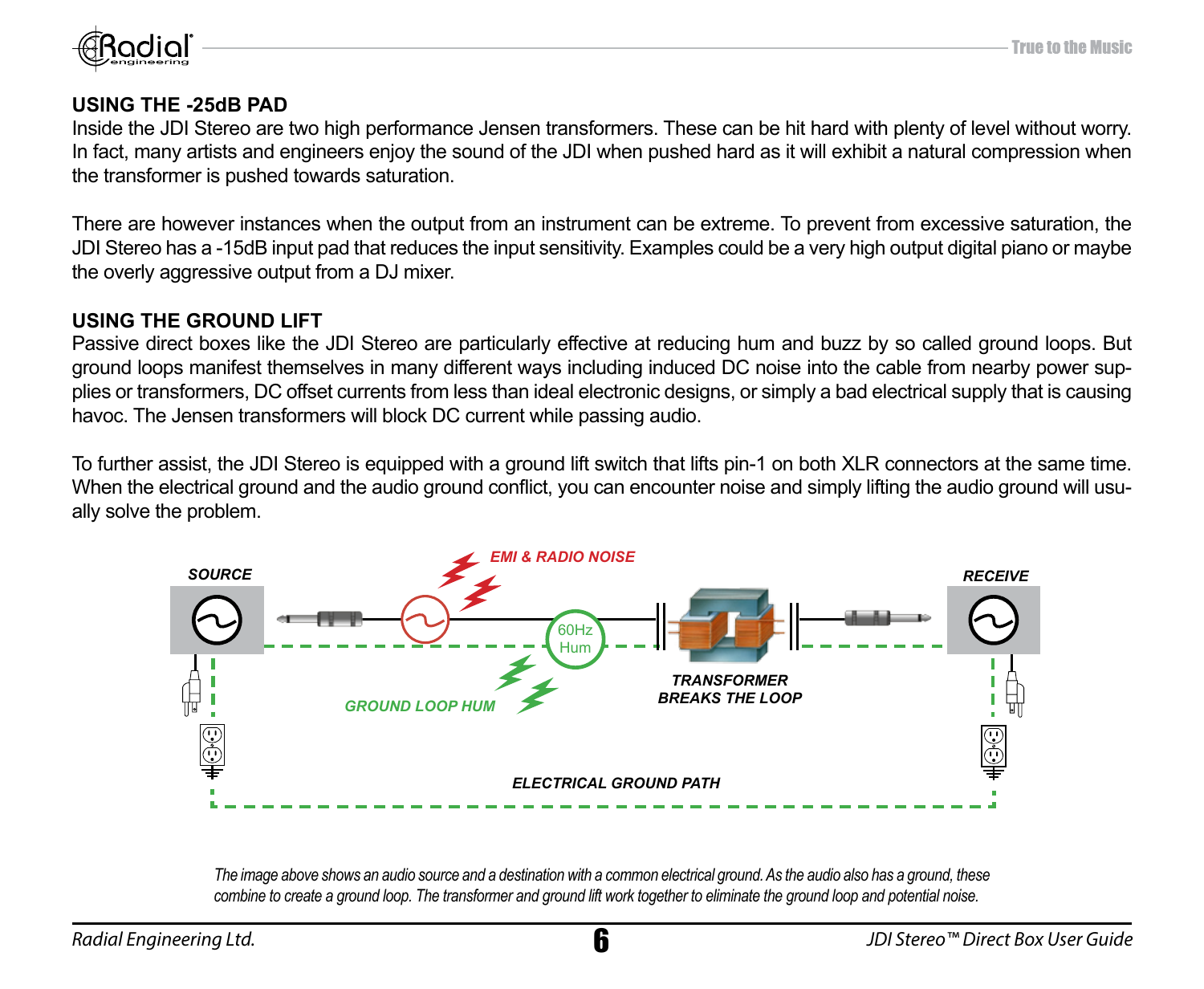

### **PASSIVE VS. ACTIVE**

As a direct box, the JDI Stereo will work with almost any instrument. It is however important to understand a few fundamentals. The JDI Stereo is passive. This means that it does not require any power to make it work. This also means that it employs the signal from the source instrument as the 'drive' which produces the balanced signal for the PA system or recorder. This also means that if the input signal is very low, there may not be a strong enough signal to effectively drive the JDI. This is why passive direct boxes are usually recommended with active sources and active direct boxes like the Radial J48 are recommended for passive sources.

Examples of relatively low output passive sources include an old Fender bass, piezo pickups and some sound hole acoustic guitar pickups. Examples of higher output active sources include basses and acoustic guitars with built-in electronics (and a battery), electronic keyboards and DJ mixers. Active sources are 'powered' and are able to produce a more powerful signal than passive sources.

### **THE VARIOUS INPUT IMPEDANCE**

Radial makes a number of direct boxes to handle just about any situation. These differ by being active or passive and will have a different input impedance depending on the desired use. As a rule: the higher the input impedance the 'brighter or glassier' the tone. The lower the input impedance; the 'warmer and smoother' the tone.

| Model | Input impedance                  | Application                                              |
|-------|----------------------------------|----------------------------------------------------------|
| JDI   | $130,000\Omega$ (130kΩ)          | Active/passive bass, acoustic quitar, keyboard, DJ mixer |
| J48   | $220,000\Omega$ (220k $\Omega$ ) | Passive bass, acoustic quitar                            |
| PZ-DI | 10,000,000Ω (10MΩ)               | Piezo transducer                                         |

You will note that some of this information is conflicting. This has to do with personal preference. For instance, sound engineers tend to prefer to use an active direct box like the J48 with an acoustic guitar as it tends to give the sound more sparkle. Some bass players prefer the sound of their old P-Bass through a passive direct box like the JDI as it sounds warm and smooth. So these are merely quidelines.

With piezo transducers, the rules change as these devices tend to sound much warmer and less peaky when presented with a very high input impedance. The Radial PZ-DI has a load switch that lets you select between 220kΩ like the J48 for magnetic pickups 1MΩ to follow the original impedance as set by Leo Fender and a 10MΩ input for piezos.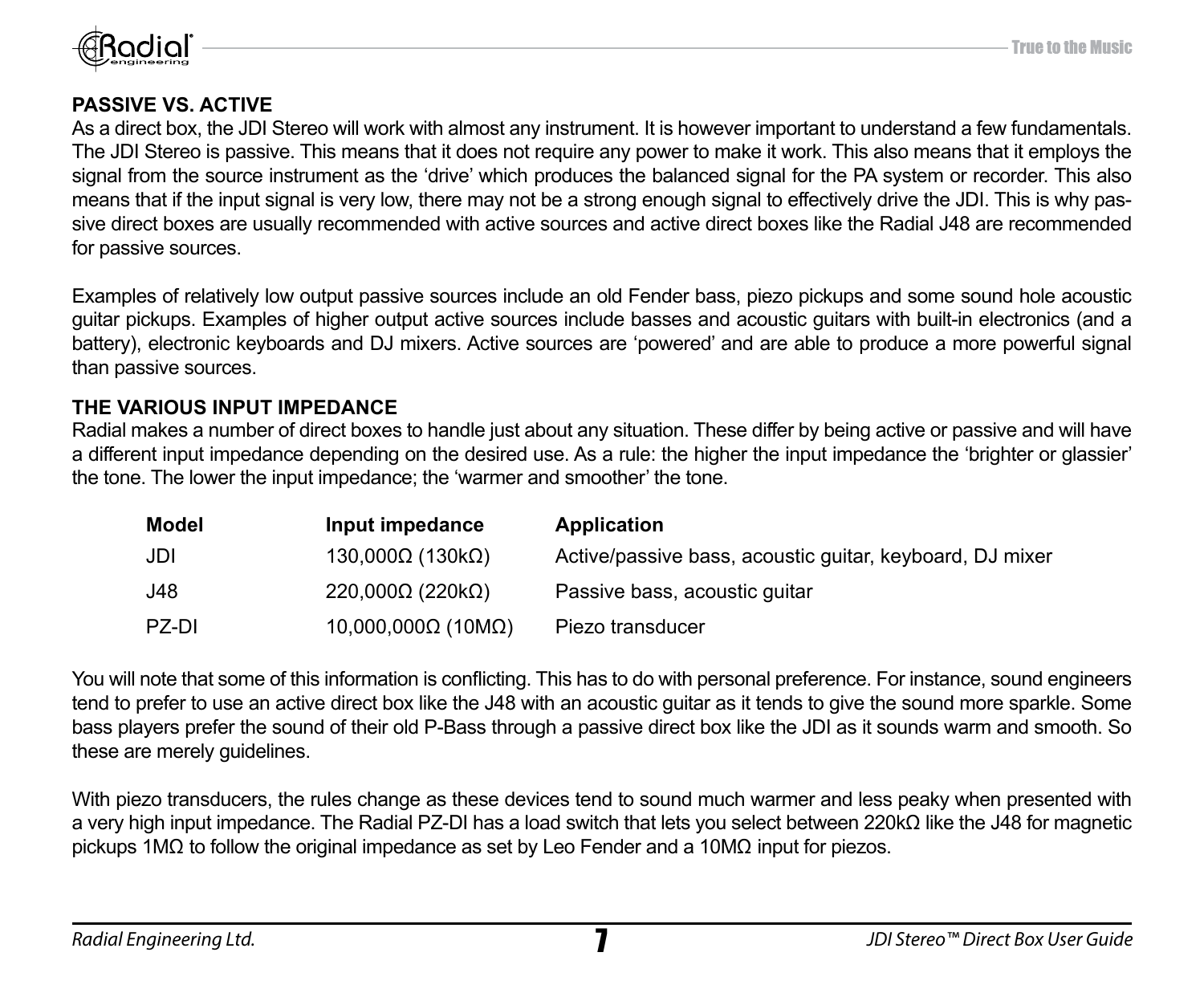

### **understanding loading**

A problem that was detected early on was the sound or effect that a transformer can impose on an instrument. Back in the early days of direct boxes, 600Ω broadcast or telephone transformers were used. These had such a low impedance that almost half of the signal from the instrument would be sent to the mixing desk, leaving very little left for the musician's amp on stage. Passive basses would sound listless and have no punch. Active DI boxes solved the problem by increasing the input impedance and buffering (amplifying) the signal to drive it.

The JDI's input impedance is 130,000Ω – quite different from the old 600Ω days. This means that the JDI will not load down the pickup, which in turn means that the THRU output going to the stage amp will sound just fine.

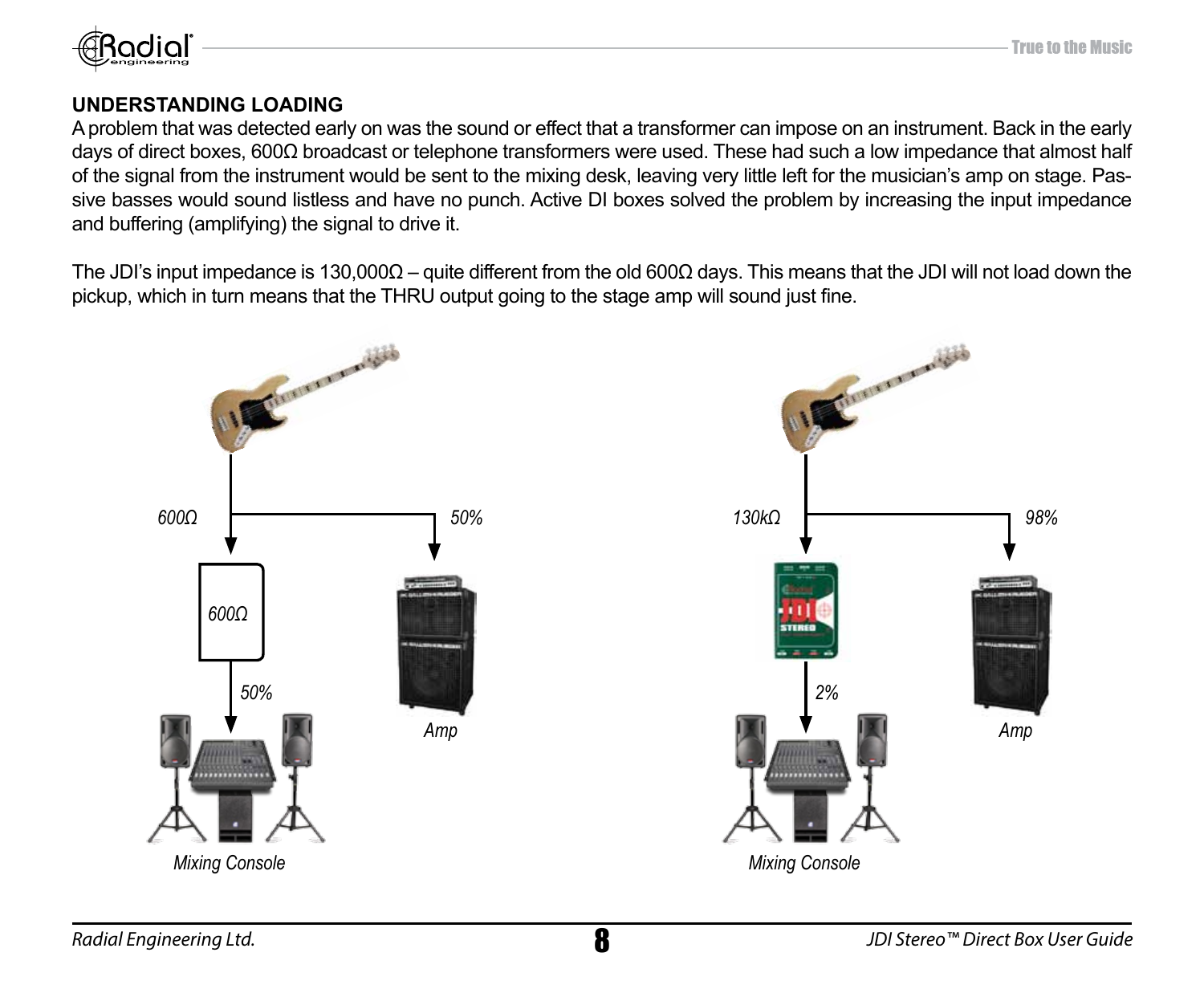

### **OPTIONAL RACK MOUNTING KITS**

The J-Rak 8 and J-Rak 4 are an innovative rack mount chassis. The J-Rak 8 has eight vertical slots for Radial JDI Stereo direct boxes or the other Radial J-Class products. The J-Rak 4 has four horizontal slots.



Each direct box can be front or rear mounted allowing the system designer to have the XLR's on the front of the rack or rear, depending on the application.



GUITARS AND BASS The 1/4" inputs face front allowing easy connection for instruments

### **J-CLAMP**

The J-Clamp is a mounting adapter that allows any of the Radial J-Class products to be permanently mounted in locations such as in podiums, under board room tables and inside amplifIer and effect racks. Features a heavy-duty steel shell with built in mounting flange and user-writable tabs.



KEYBOARD RACKS The 1/4" inputs face toward the rear for connection to rackmounted modules.

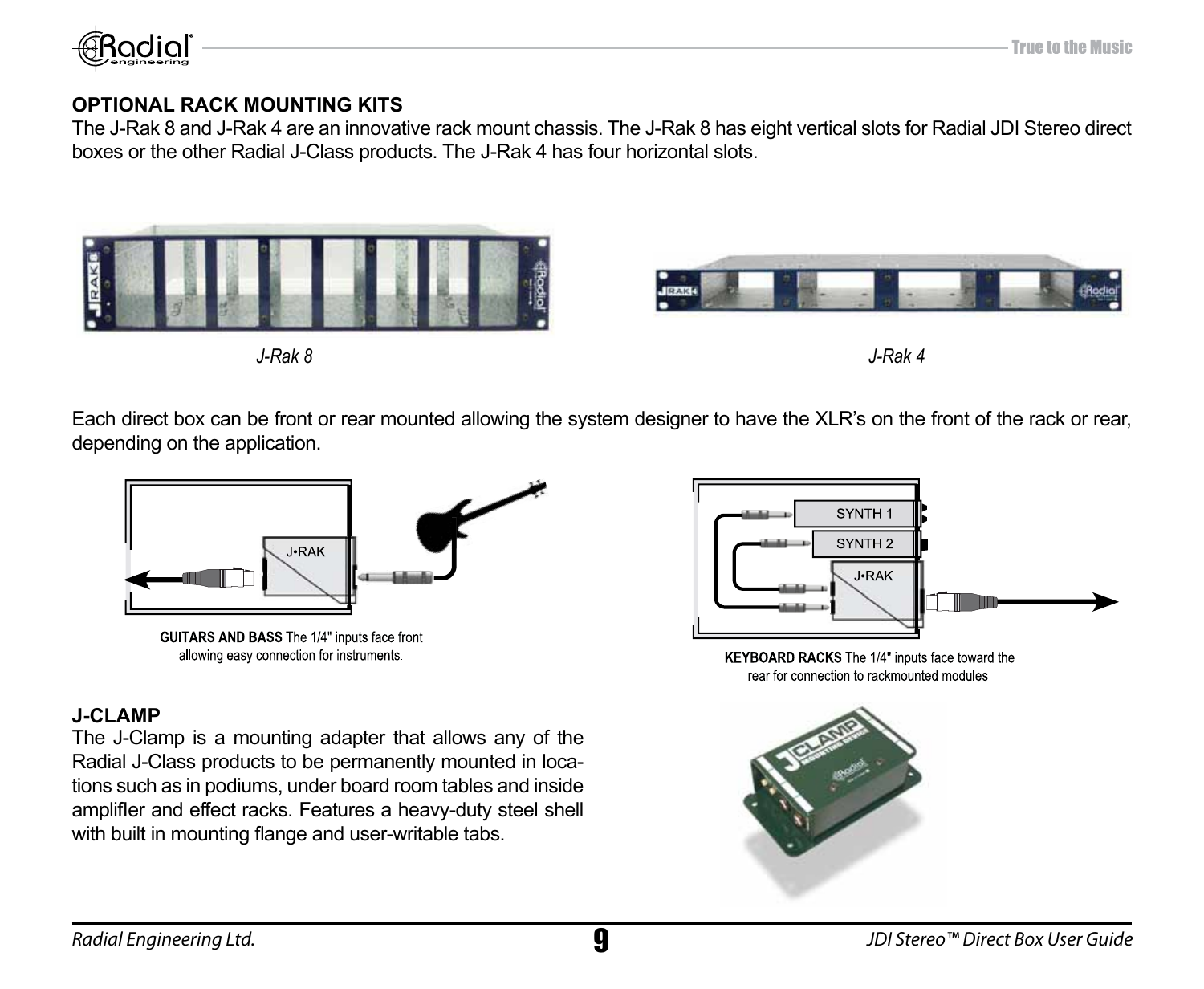

### **SPECIFICATIONS**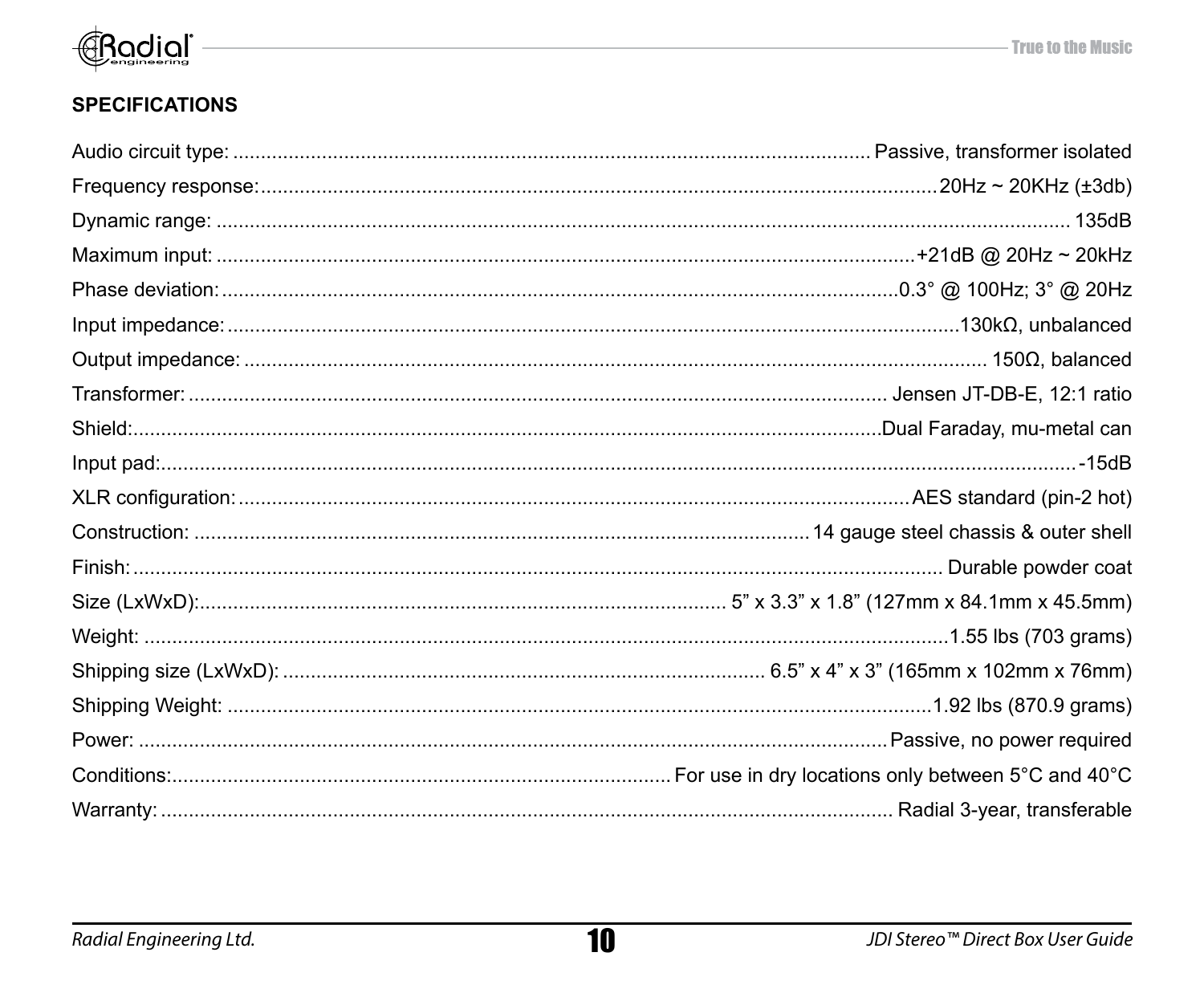

- True to the Music

### **BLOCK DIAGRAM**